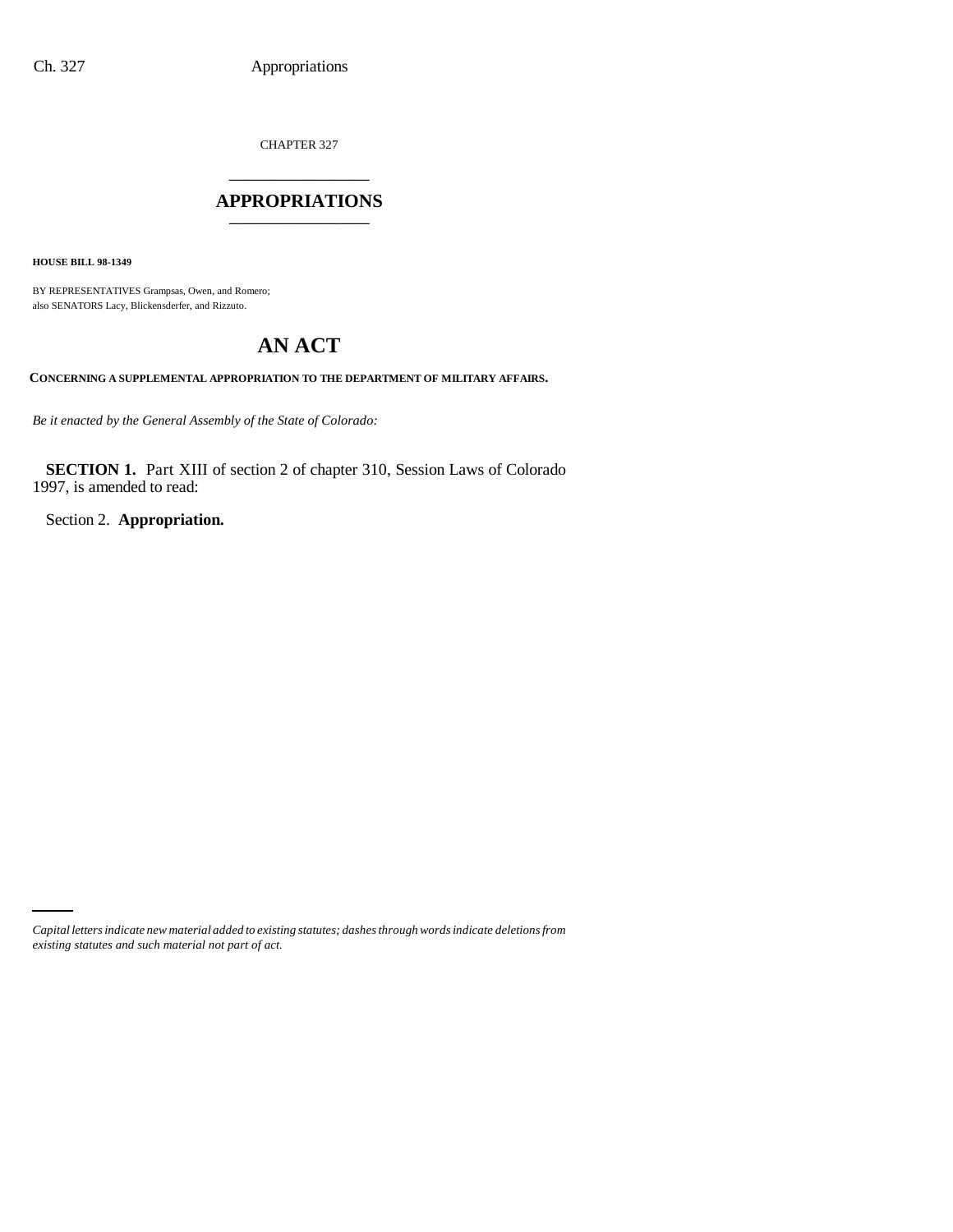### Ch. 327 Appropriations

|                 |       |                | APPROPRIATION FROM |              |               |                |  |  |  |
|-----------------|-------|----------------|--------------------|--------------|---------------|----------------|--|--|--|
|                 |       |                | <b>GENERAL</b>     |              | <b>CASH</b>   |                |  |  |  |
| ITEM &          |       | <b>GENERAL</b> | <b>FUND</b>        | CASH         | <b>FUNDS</b>  | <b>FEDERAL</b> |  |  |  |
| <b>SUBTOTAL</b> | TOTAL | <b>FUND</b>    | <b>EXEMPT</b>      | <b>FUNDS</b> | <b>EXEMPT</b> | <b>FUNDS</b>   |  |  |  |
|                 |       |                |                    |              |               |                |  |  |  |

#### **PART XIII DEPARTMENT OF MILITARY AFFAIRS**

#### **(1) EXECUTIVE DIRECTOR AND ARMY NATIONAL GUARD**

| <b>Personal Services</b>     | 1,169,348 | 1,106,733    | $3,298^{\circ}$ | 59,317      |
|------------------------------|-----------|--------------|-----------------|-------------|
|                              |           | $(25.7$ FTE) | $(0.1$ FTE)     | $(1.5$ FTE) |
| Health, Life, and Dental     | 168,288   | 61,659       |                 | 106,629     |
| Short-term Disability        | 6,778     | 2,722        |                 | 4,056       |
| Salary Survey and            |           |              |                 |             |
| Anniversary Increases        | 142,691   | 55,649       |                 | 87,042      |
| Workers' Compensation        | 88,484    | 56,611       |                 | 31,873      |
| <b>Operating Expenses</b>    | 792,742   | 461,514      | $6,580^{\circ}$ | 324,648     |
| Legal Services for $110$ 210 |           |              |                 |             |
| hours                        | 5,280     | 5,280        |                 |             |
|                              | 10,080    | 10,080       |                 |             |
| Purchase of Services from    |           |              |                 |             |
| <b>Computer Center</b>       | 1,304     | 1,304        |                 |             |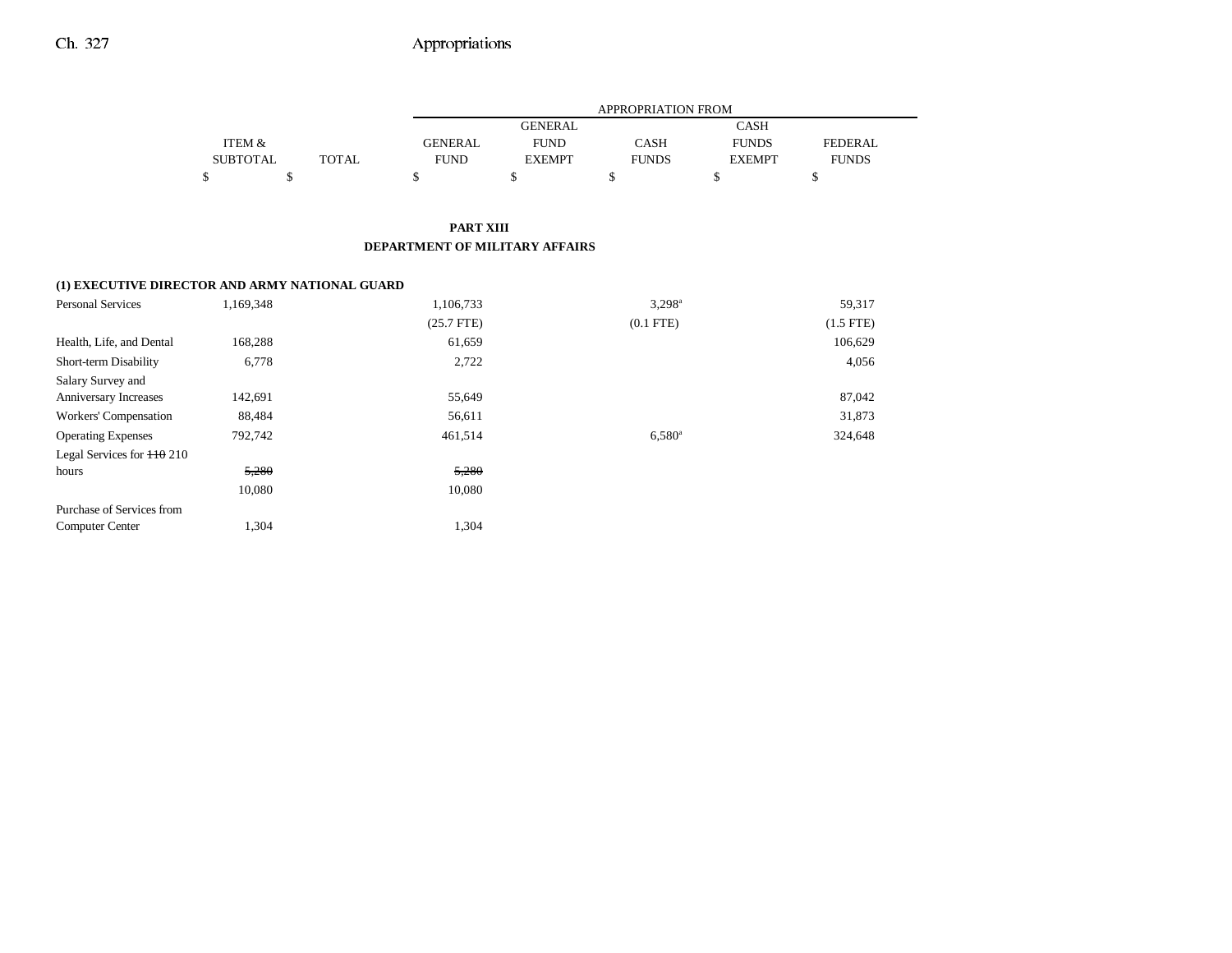| Payment to Risk               |           |           |         |                       |                |             |
|-------------------------------|-----------|-----------|---------|-----------------------|----------------|-------------|
| Management and Property       |           |           |         |                       |                |             |
| Funds                         | 172,988   |           | 172,988 |                       |                |             |
| <b>Vehicle Lease Payments</b> | 49,848    |           | 49,848  |                       |                |             |
| <b>Leased Space</b>           | 31,314    |           | 31,314  |                       |                |             |
| Lease Purchase of Energy      |           |           |         |                       |                |             |
| <b>Conservation Equipment</b> | 23,000    |           | 23,000  |                       |                |             |
| <b>Utilities</b>              | 711,491   |           | 560,695 |                       | $6,235(T)^{b}$ | 144,561     |
| Purchase of Inmate Labor      |           |           |         |                       |                |             |
| Services from the             |           |           |         |                       |                |             |
| Department of Corrections     | 5,237     |           | 5,237   |                       |                |             |
| Local Armory Incentive        |           |           |         |                       |                |             |
| Plan                          | 23,527    |           |         | $23,527$ <sup>a</sup> |                |             |
| Colorado National Guard       |           |           |         |                       |                |             |
| <b>Tuition Fund</b>           | 406,753   |           | 406,753 |                       |                |             |
| Army National Guard           |           |           |         |                       |                |             |
| Cooperative Agreement         | 1,056,935 |           |         |                       |                | 1,056,935   |
|                               |           |           |         |                       |                | $(7.0$ FTE) |
|                               |           | 4,856,008 |         |                       |                |             |
|                               |           | 4,860,808 |         |                       |                |             |

a These amounts shall be from fees, including armory rental fees.

b This amount shall be from federal funds appropriated in the Department of Local Affairs, Office of Emergency Management.

| (2) Air National Guard            |           |                |           |
|-----------------------------------|-----------|----------------|-----------|
| <b>Operations and Maintenance</b> |           |                |           |
| Agreement for                     |           |                |           |
| Buckley/Greeley                   | 2,050,254 | 500,125(M)     | 1,550,129 |
|                                   |           |                |           |
| Ch. 327                           |           | Appropriations |           |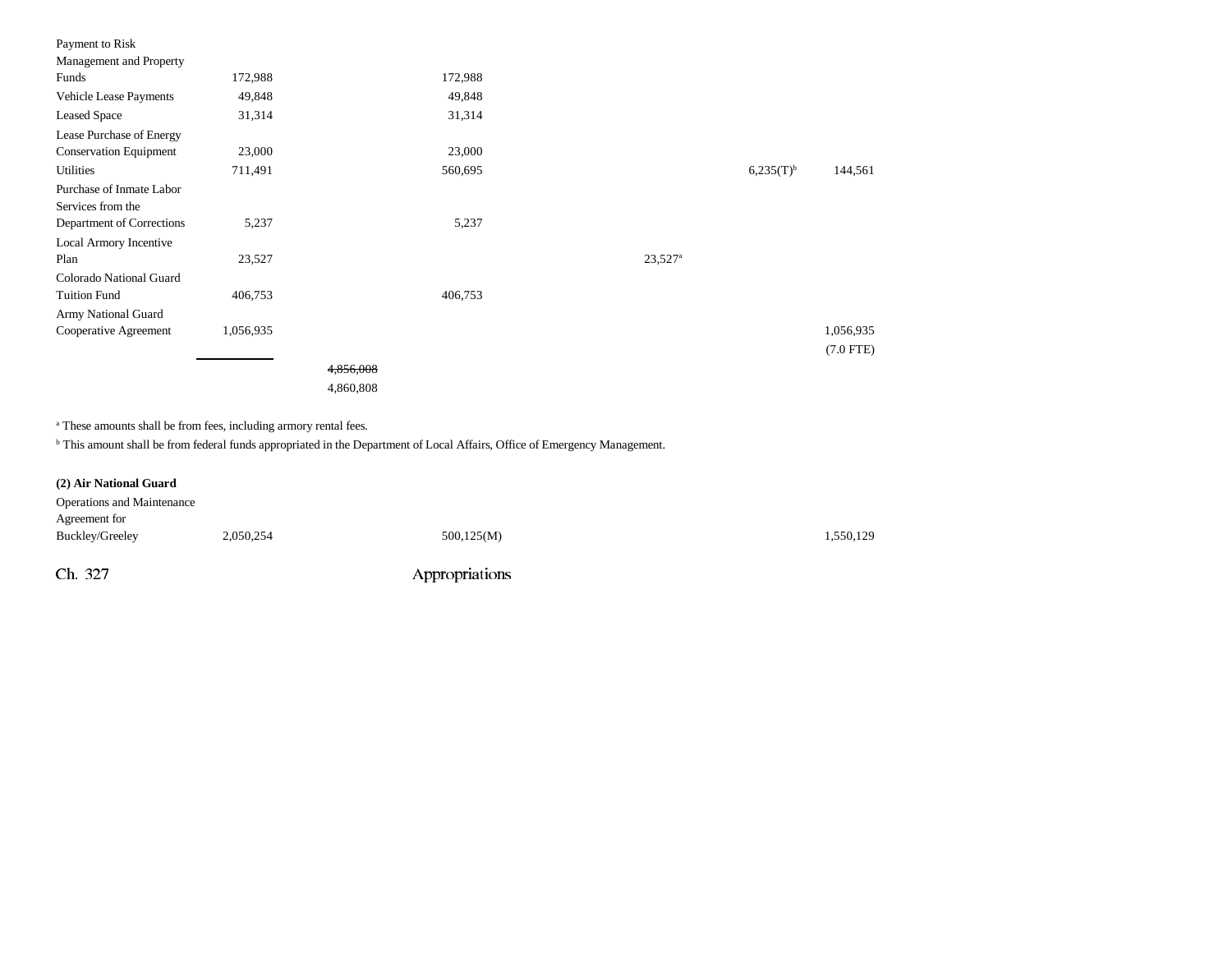### Ch. 327 Appropriations

|                                            |                 |              | APPROPRIATION FROM |                               |              |                      |                |
|--------------------------------------------|-----------------|--------------|--------------------|-------------------------------|--------------|----------------------|----------------|
|                                            | ITEM &          |              | <b>GENERAL</b>     | <b>GENERAL</b><br><b>FUND</b> | CASH         | CASH<br><b>FUNDS</b> | <b>FEDERAL</b> |
|                                            | <b>SUBTOTAL</b> | <b>TOTAL</b> | <b>FUND</b>        | <b>EXEMPT</b>                 | <b>FUNDS</b> | <b>EXEMPT</b>        | <b>FUNDS</b>   |
|                                            | \$              | \$           | \$                 | \$                            | \$           | \$                   | \$             |
|                                            |                 |              |                    |                               |              |                      |                |
|                                            | $(24.0$ FTE)    |              |                    |                               |              |                      |                |
| <b>Buckley Tenant Reimbursed</b>           |                 |              |                    |                               |              |                      |                |
| Employees                                  | 506,060         |              |                    |                               |              |                      | 506,060        |
|                                            | $(14.0$ FTE)    |              |                    |                               |              |                      |                |
| Security for Buckley Air                   |                 |              |                    |                               |              |                      |                |
| National Guard Base                        | 485,385         |              |                    |                               |              |                      | 485,385        |
|                                            | $(17.0$ FTE)    |              |                    |                               |              |                      |                |
|                                            |                 | 3,041,699    |                    |                               |              |                      |                |
|                                            |                 |              |                    |                               |              |                      |                |
| (3) FEDERAL FUNDED PROGRAMS <sup>130</sup> |                 |              |                    |                               |              |                      |                |
| Personal Services                          | 78,026,284      |              |                    |                               |              |                      |                |
|                                            | $(1,103.0$ FTE) |              |                    |                               |              |                      |                |
| Operating and Maintenance                  | 24,062,349      |              |                    |                               |              |                      |                |
| Construction                               | 1,705,663       |              |                    |                               |              |                      |                |
| Supplies and Services                      | 385,300         |              |                    |                               |              |                      |                |
|                                            |                 | 104,179,596  |                    |                               |              |                      | 104,179,596    |

#### **(4) CIVIL AIR PATROL**

Personal Services 83,526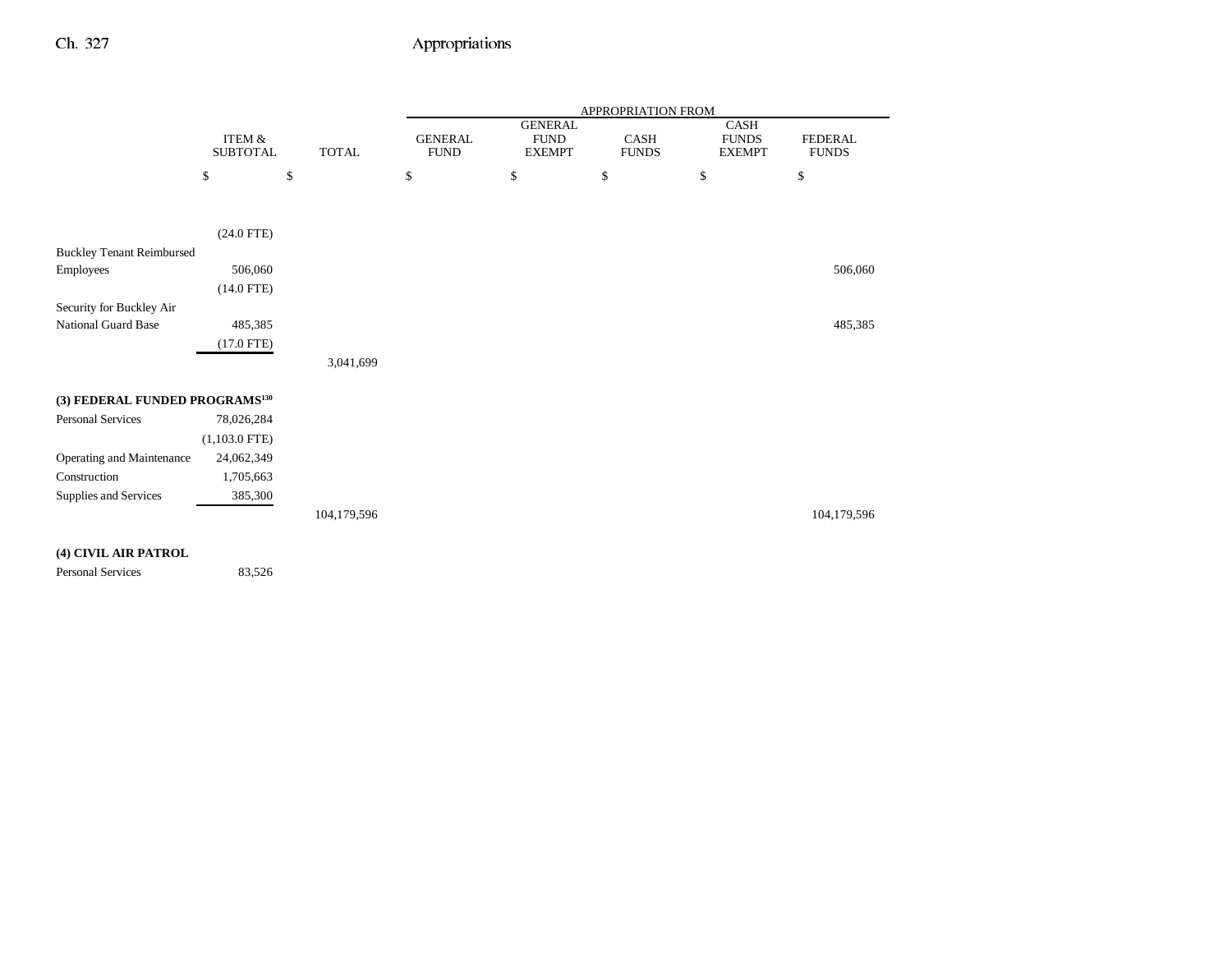| $(2.0$ FTE) |               |             |          |                       |               |
|-------------|---------------|-------------|----------|-----------------------|---------------|
| 23,813      |               |             |          |                       |               |
| 35,400      |               |             |          |                       |               |
|             | 142,739       | 142,739     |          |                       |               |
|             |               |             |          |                       |               |
|             |               |             |          |                       |               |
|             | \$112,220,042 | \$3,644,171 | \$33,405 | $$6,235$ <sup>a</sup> | \$108,536,231 |
|             | \$112,224,842 | \$3,648,971 |          |                       |               |
|             |               |             |          |                       |               |

a Of this amount, \$6,235 contains a (T) notation.

**FOOTNOTES** -- The following statements are referenced to the numbered footnotes throughout section 2.

- 2 (Governor lined through this provision. See L. 97, p. 2164.)
- 3 All Departments, Totals -- The General Assembly requests that copies of all reports requested in other footnotes contained in this act be delivered to the Joint Budget Committee and the majority and minority leadership in each house of the General Assembly.
- 4(Governor lined through this provision. See L. 97, p. 2165.)
- 130 Department of Military Affairs, Federal Funded Programs -- These federal funds are shown for informational purposes. These funds are not to be included in the spending authority for the Department because these funds do not flow through the accounting system of the state. It is the intent of the General Assembly that these programs, funding, and FTE are included to demonstrate the full scope of activities of the Department of Military Affairs.

**SECTION 2. Safety clause.** The general assembly hereby finds, determines, and declares that this act is necessary for the

Ch. 327 Appropriations